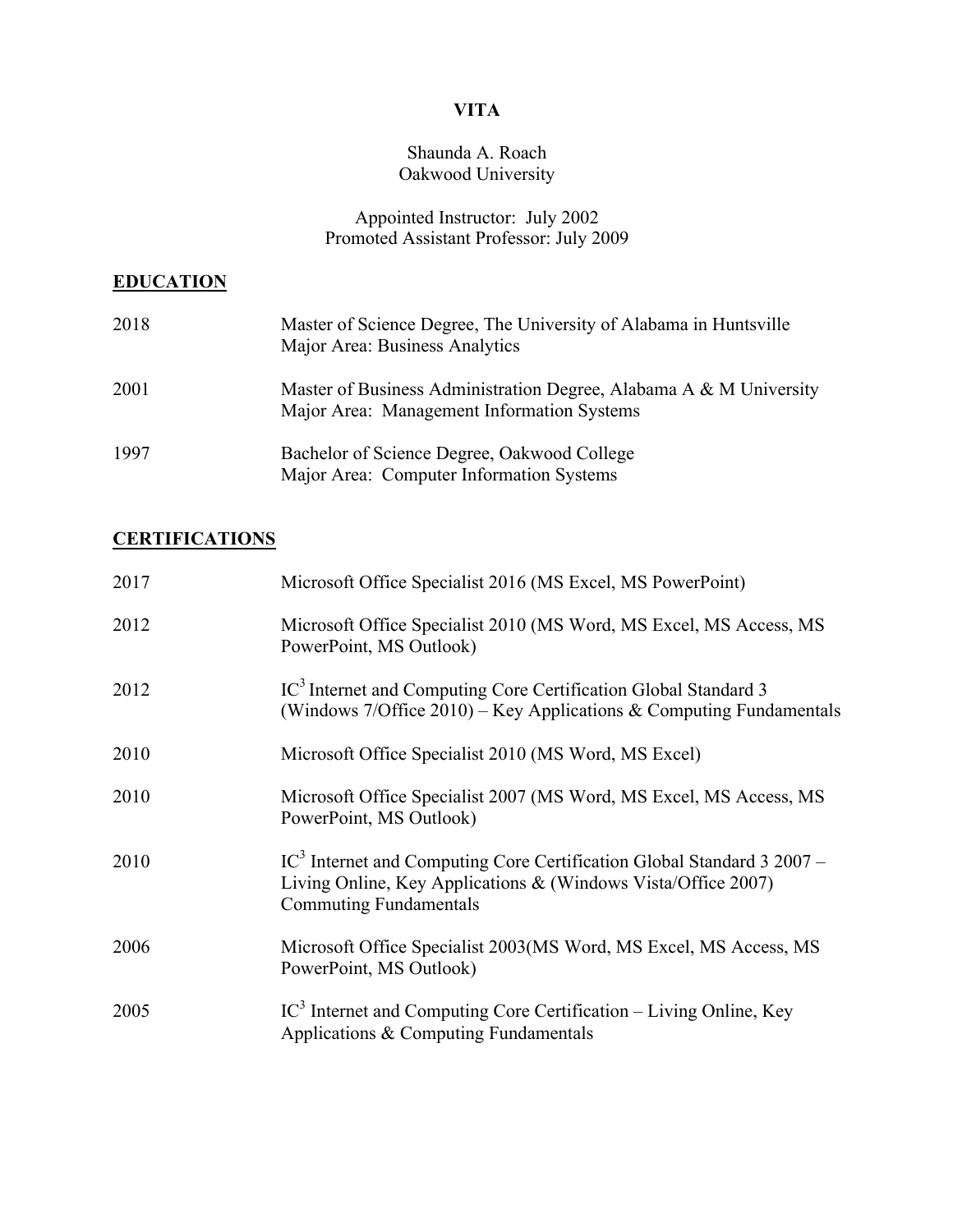## **PROFESSIONAL EXPERIENCE**

| $2009 -$ Present | Assistant Professor, Business and Information Systems Department,<br>Oakwood University                    |
|------------------|------------------------------------------------------------------------------------------------------------|
| $2010$ – Present | Adjunct Professor, L.E.A.P. Adult and Continuing Education Department,<br>Oakwood University               |
| $2011 - 2015$    | Microsoft Instructor, Staff Training Program, Technology Department,<br>Oakwood University                 |
| $2008 - 2017$    | Treasurer, New Life Seventh-day Adventist Church (Huntsville)                                              |
| $2004 - 2009$    | Adjunct Professor, Department of Management and Marketing,<br>Alabama A & M University                     |
| 2006, 2008       | Adjunct Professor, Department of Economics and Information Systems,<br>University of Alabama in Huntsville |
| $2002 - 2009$    | Instructor, Business and Information Systems Department,<br>Oakwood University                             |
| $2001 - 2002$    | Instructor, Computer Science Department, Caribbean Union College                                           |
| 2001             | Graduate Assistant/Instructor, Computer Science Department,<br>Alabama A & M University                    |

### **TEACHING EXPERIENCE**

| <b>Adult Education Orientation Seminar</b>                           |
|----------------------------------------------------------------------|
| Principles of Management                                             |
| Microcomputer Applications (Traditional, Adult and Continuing        |
| Education & Staff Training Programs, Online)                         |
| <b>Fundamentals of Systems Development</b>                           |
| <b>Management Information Systems</b>                                |
| Business Applications in Excel and Access                            |
| Information Systems Organization and Development (Adult & Continuing |
| Education Program)                                                   |
| Multimedia Applications                                              |
| <b>Systems Analysis Methods</b>                                      |
| Database Management                                                  |
| <b>Management of Business Networks</b>                               |
| Web-based Programming                                                |
| <b>Information Policy</b>                                            |
| Object-Oriented Programming                                          |
|                                                                      |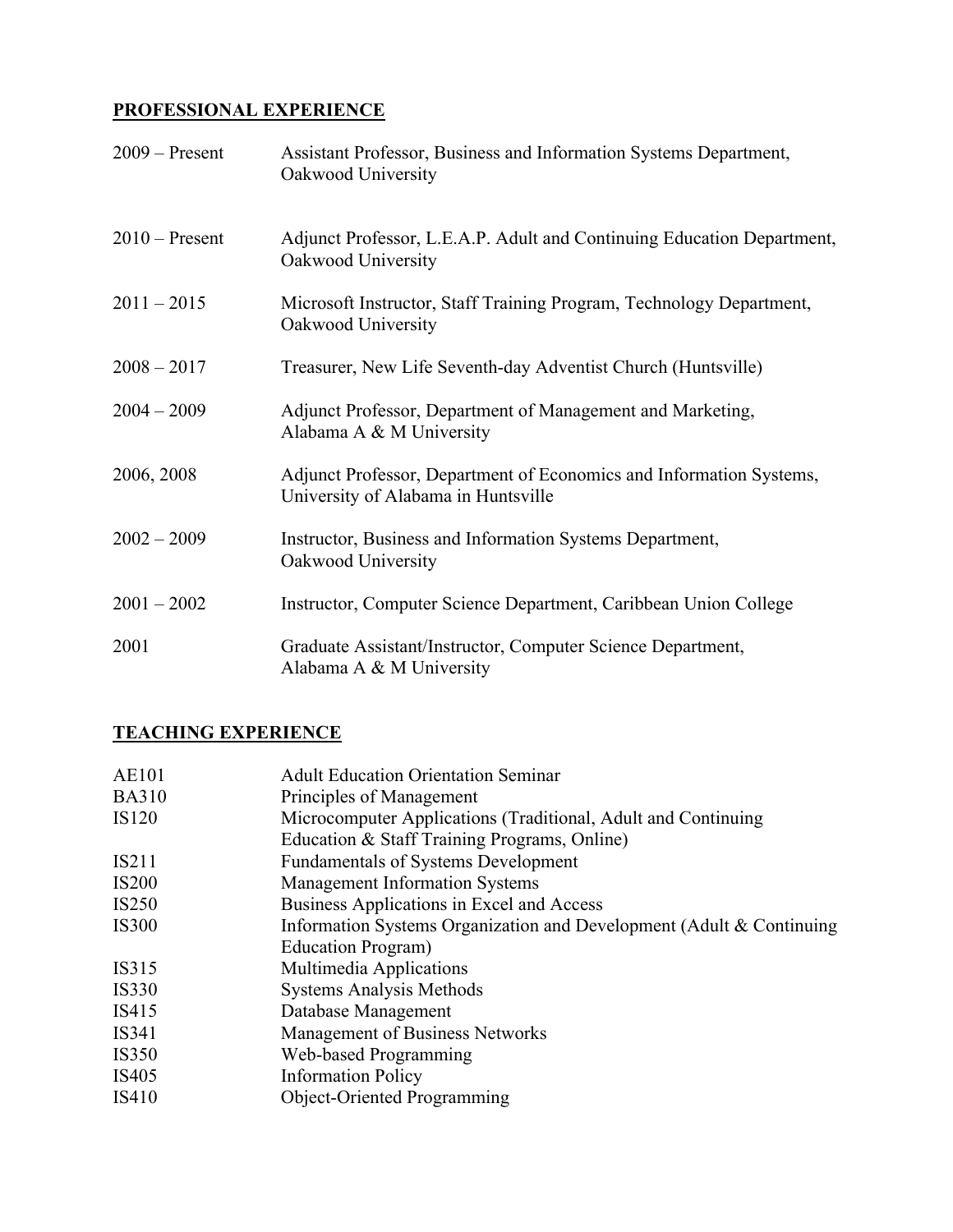| IS420           | <b>Project Management for Information Systems</b> |
|-----------------|---------------------------------------------------|
| <b>IT320</b>    | Web Design & Implementation                       |
| <b>IT450</b>    | Telecommunications & Distributed Processing       |
| MGT 213/MIS 146 | Computer Applications in Business (AAMU, UAH)     |
| <b>MIS 301</b>  | Information Systems in the Organization (UAH)     |
| MIS 460/560     | Telecommunications & Networking (UAH)             |

# **STUDENT ADVISORY ACTITVITES**

| $2016$ – Present | Faculty Advisor, Management Information Systems majors                                |
|------------------|---------------------------------------------------------------------------------------|
| $2010 - 2016$    | Freshman Advisor, Business & Information Systems Department (approx.<br>100 advisees) |
| $2004 - 2013$    | Sponsor, Enactus formerly Students in Free Enterprise (S.I.F.E.)                      |
| $2002 - 2013$    | Faculty Advisor, Management Information Systems majors                                |
| $2003 - 2004$    | Sponsor, Oakwood College Computer Club (OC3)                                          |
| $2001 - 2002$    | Sponsor, Virtua Computer Science Club (CUC)                                           |
| $2001 - 2002$    | Faculty Advisor, 5-10 Freshman Computer Science major (CUC)                           |

# **PROGRAM/COURSE DEVELOPMENT**

| 2017          | Redesigned the technology courses to included Microsoft Office Specialist<br>Certifications                                                                                      |
|---------------|----------------------------------------------------------------------------------------------------------------------------------------------------------------------------------|
| 2016          | Redesigned the three office productivity classes to more strongly<br>emphasize business application skills                                                                       |
| 2015          | Develop the Adult Education Orientation Seminar course for L.E.A.P.<br>Adult and Continuing Education program                                                                    |
| 2013          | Developed online course for Microcomputer Applications class for new<br>Oakwood University Online Program                                                                        |
| $2008 - 2011$ | Participated in the redesign/restructure of both the Computer Information<br>Systems and Information Technology programs into a single Management<br>Information Systems program |
| 2010          | Developed three computer course for the new Information Technology<br>degree offered in the L.E.A.P. Adult and Continuing Education program                                      |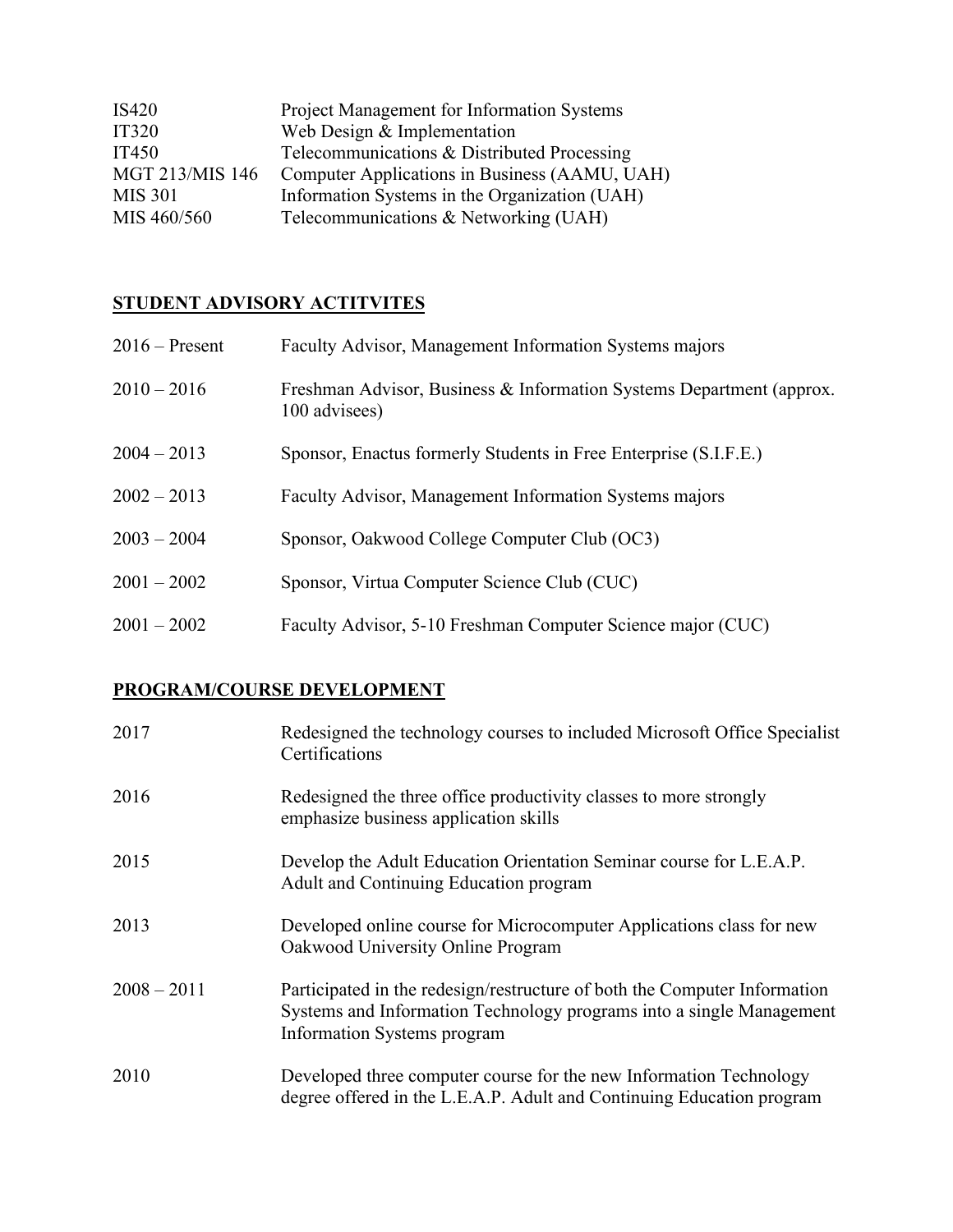| $2006 - 2008$ | Participated in curriculum redesign for both the Computer Information<br>Systems and Information Technology programs                             |
|---------------|--------------------------------------------------------------------------------------------------------------------------------------------------|
| $2004 - 2006$ | Participated in the development of the information security curriculum in<br>the Business and Information Technology Department in collaboration |
|               | with Carnegie Mellon University                                                                                                                  |

### **PROFESSIONAL DEVELOPMENT**

| 2016 | 8 <sup>th</sup> Annual National Cyber Summit, Huntsville, Alabama                                                 |
|------|-------------------------------------------------------------------------------------------------------------------|
| 2015 | 7 <sup>th</sup> Annual Southeastern Cyber Security Summit, Huntsville, Alabama                                    |
| 2014 | 6 <sup>th</sup> Annual North Alabama Cyber Security Summit, Huntsville, Alabama                                   |
| 2014 | Cengage Learning National Conference, Nashville, Tennessee                                                        |
| 2013 | 5 <sup>th</sup> Annual North Alabama Cyber Security Summit, Huntsville, Alabama                                   |
| 2012 | 4 <sup>th</sup> Annual North Alabama Cyber Security Summit, Huntsville, Alabama                                   |
| 2012 | Cengage Learning National Conference, San Antonio, Texas                                                          |
| 2010 | Cengage Learning National Conference, Tampa, Florida                                                              |
| 2008 | Cengage Learning National Conference, Nashville, Tennessee                                                        |
| 2007 | Thomson Course Technology Regional Conference, Nashville, Tennessee                                               |
| 2006 | Information Assurance Capacity Building Program (IACBP) – Carnegie<br>Mellon University, Pittsburgh, Pennsylvania |
| 2006 | Thomson Course Technology National Conference, San Francisco,<br>California                                       |
| 2005 | Computer and Network Security Workshop - Rochester Institute of<br>Technology, Rochester, New York                |
| 2005 | Thomson Course Technology Regional Conference, Atlanta, Georgia                                                   |
| 2005 | Thomson Course Technology National Conference, Orlando, Florida                                                   |
| 2004 | National Society of Black Engineers National Conference, Dallas,<br>Texas                                         |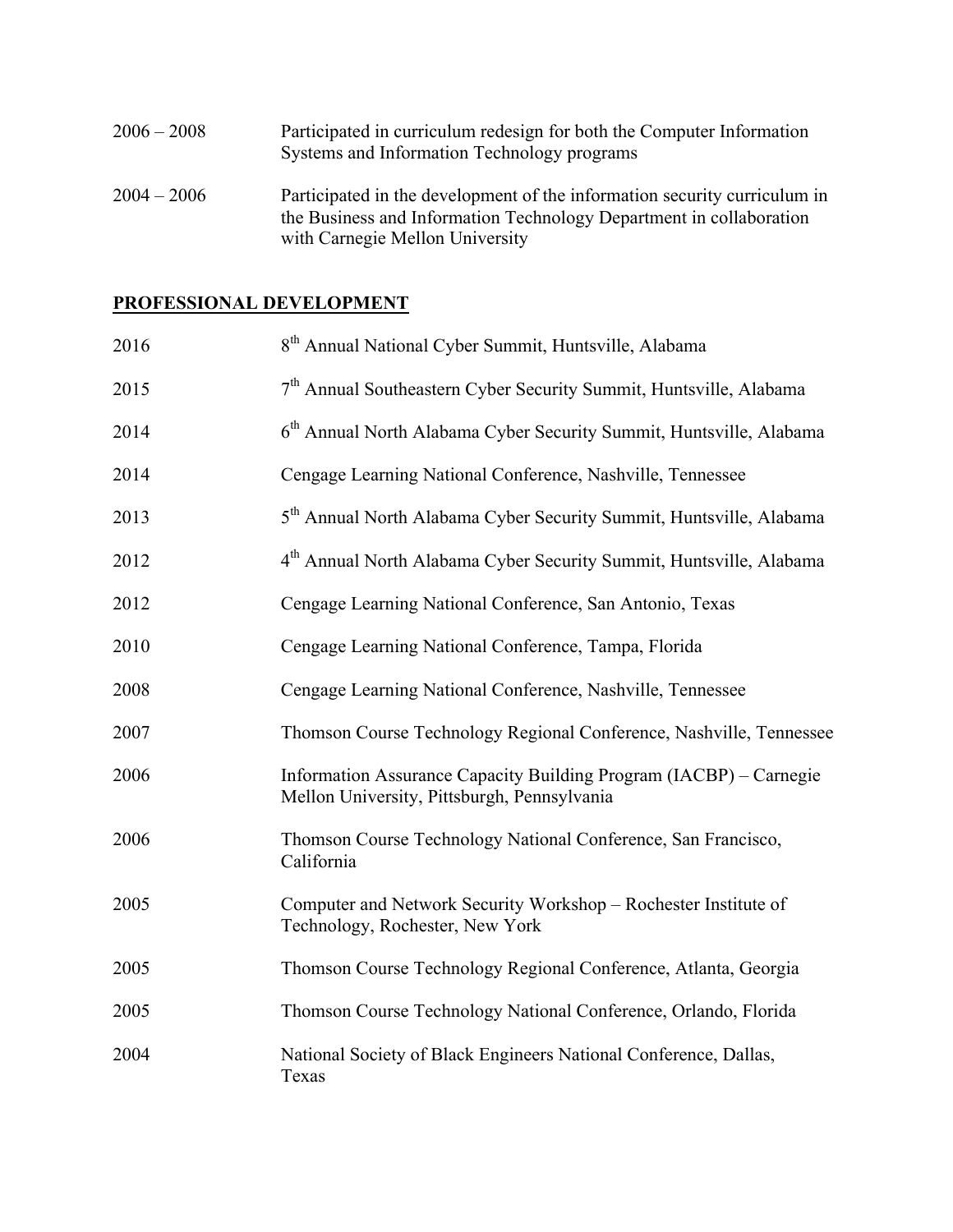# **SERVICE TO THE UNIVERSITY AND DEPARTMENT**

| $2016$ – Present | Member: ACBSP Accreditation Committee                                                            |
|------------------|--------------------------------------------------------------------------------------------------|
| $2015 -$ Present | Chair: University Healthcare Review Committee                                                    |
| $2014 -$ Present | Chair: Departmental Community Services Committee                                                 |
| $2014 -$ Present | Member: Departmental Recruitment Committee                                                       |
| $2014 - 2016$    | Member: General Education Committee                                                              |
| $2014 - 2015$    | Member: Freshmen Orientation Committee                                                           |
| $2014 - 2015$    | Member: Freshmen Orientation Committee/Academic Subcommittee                                     |
| $2014 -$ Present | Member: Departmental OU Live! Committee                                                          |
| $2014 - 2015$    | Member: OU Live! Committee/Academic Subcommittee                                                 |
| $2013$ – Present | Chair: Budget and Efficiency Committee, Faculty Senate                                           |
| $2013$ – Present | Member: Faculty Senate Executive Committee                                                       |
| $2012$ – Present | Departmental General Education Course (IS120) Coordinator                                        |
| $2011$ – Present | Member: Faculty Senate                                                                           |
| 2013             | Primary Faculty Advisor: Enactus Regional Competition, Champions                                 |
| $2011 - 2013$    | Member: Faculty Senate, Budget and Efficiency Committee                                          |
| $2011 - 2013$    | Member: Service Learning Committee                                                               |
| 2010             | Faculty Coordinator: Damazo Wealth Creation Seminar Committee                                    |
| 2010             | Primary Faculty Advisor: Students In Free Enterprise Regional<br>Competition, $2^{nd}$ runner up |
| $2009 - 2011$    | Member: Faculty Senate                                                                           |
| $2009 - 2011$    | Member: Faculty Senate, Budget and Efficiency Committee                                          |
| $2008 - 2009$    | Member: Faculty Development Committee                                                            |
| $2008 - 2014$    | Member: Departmental Website Committee                                                           |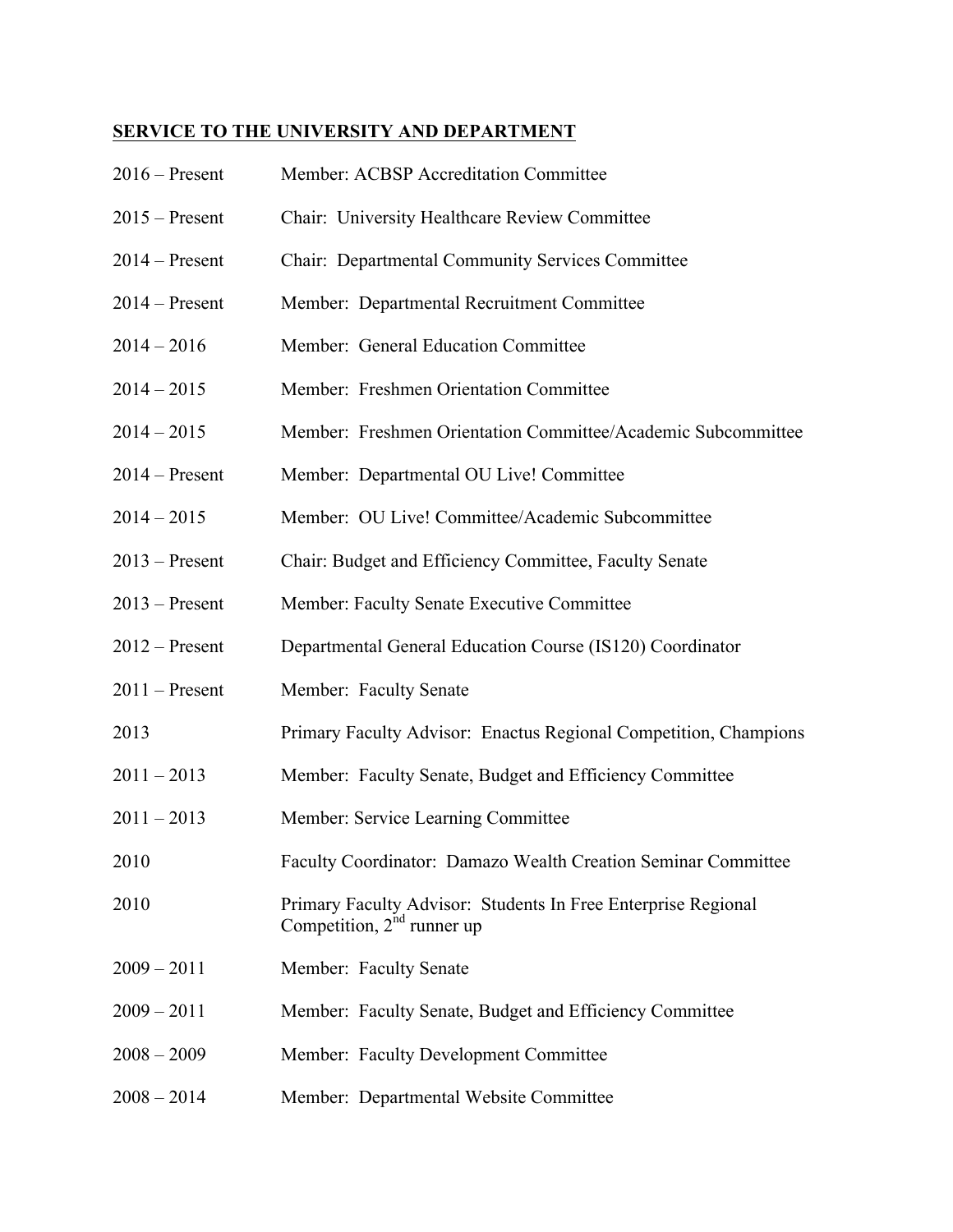| $2006 - 2014$     | Member: ACBSP Accreditation Committee                                                         |
|-------------------|-----------------------------------------------------------------------------------------------|
| 2004, 2005 & 2007 | Chairperson: College Days Department Committee                                                |
| 2006              | Primary Faculty Advisor: Students In Free Enterprise Regional<br>Competition, $1st$ runner up |
| 2004              | Co-Sponsor: National Society of Black Engineers 30 <sup>th</sup> National<br>Convention Trip  |
| 2004              | Co-Faculty Advisor: Students In Free Enterprise Regional Competition,<br>$2nd$ runner up      |

# **SERVICE TO THE COMMUNITY/PROFESSION**

| 2010          | Faculty Coordinator, Wealth Creation Seminar – a community seminar on<br>how to build personal wealth and estate planning.                                                                                                             |
|---------------|----------------------------------------------------------------------------------------------------------------------------------------------------------------------------------------------------------------------------------------|
| 2010          | Faculty Coordinator, Daniel's Club – a free SIFE entrepreneurial training<br>program for preteen boys.                                                                                                                                 |
| 2009          | Faculty Coordinator, Downtown Rescue Mission – a SIFE sponsored trip<br>to the mission to feed the homeless.                                                                                                                           |
| $2008 - 2017$ | Treasurer, New Life Seventh-day Adventist Church (Huntsville)                                                                                                                                                                          |
| 2008          | Tax Preparer, Volunteer Income Tax Assistance – a free tax preparation<br>service for low income tax payers.                                                                                                                           |
| $2006 - 2008$ | Assistant Treasurer, New Life Seventh-day Adventist Church                                                                                                                                                                             |
| 2006          | Co-facilitator, Wachovia Community Computer Training – a free<br>community training program on the Microsoft Office applications.                                                                                                      |
| 2006          | Co-facilitator, Carnegie Kids – a free Internet safety program targeting<br>high school students.                                                                                                                                      |
| 2005          | Coordinator and facilitator, Senior Net Seminar – a program to train the<br>seniors of our community on the basics of Internet usage.                                                                                                  |
| 2005          | Faculty Coordinator, Small Business Expo – a collaborative effort by<br>SIFE and Sam Club to host our first small business expo. Businesses were<br>charged a small participation fee which was donated to the Children's<br>Hospital. |